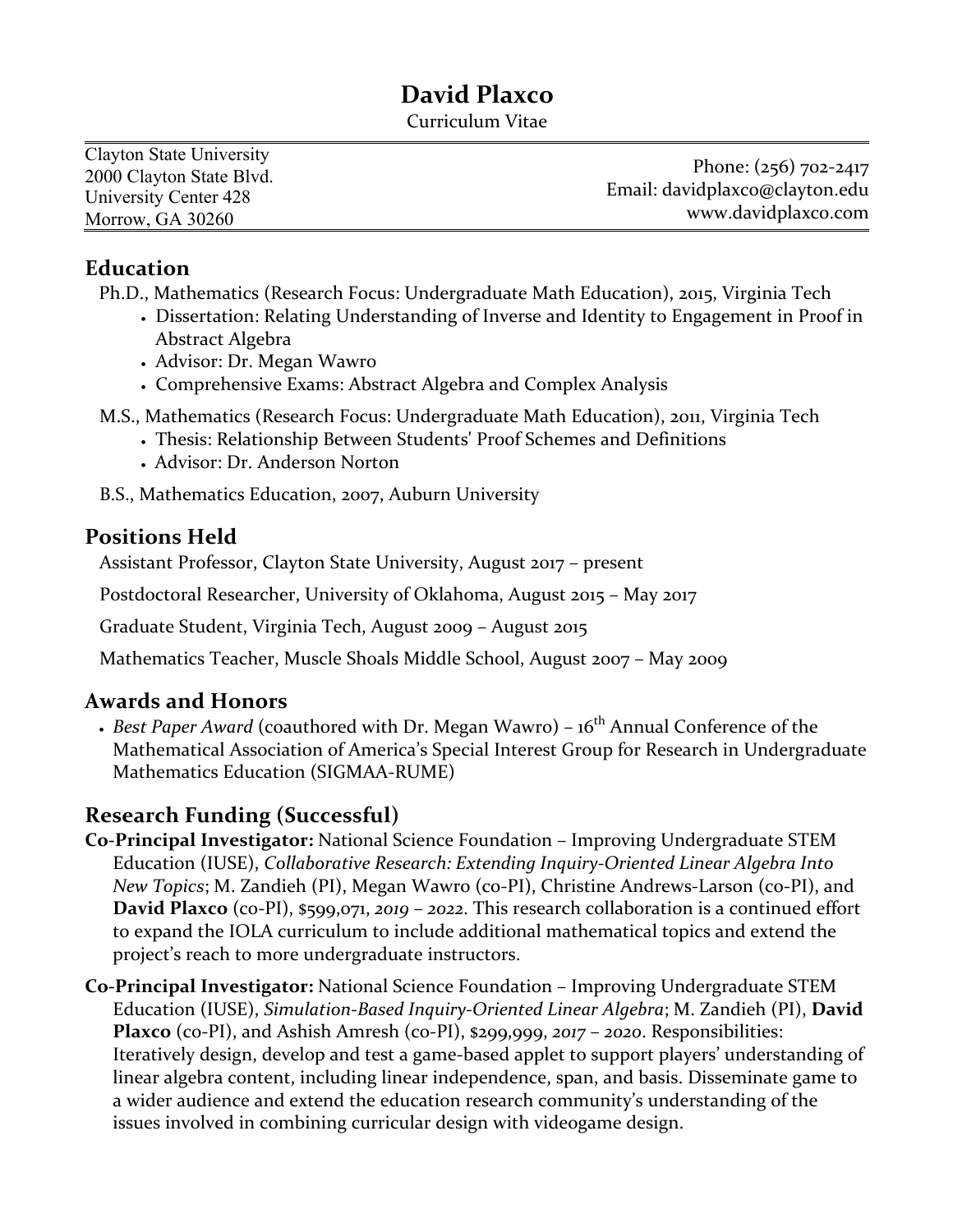**Co-Principal Investigator:** Virginia Tech Center for Innovation in Learning, *Innovation in Undergraduate Mathematics Education: Supporting Student-Centered Instruction*; M. Wawro (PI) and **David Plaxco** (co-PI), \$10,000, *2013* – *2014*. Responsibilities: Participated in New Media Seminar that helped inform approaches to web design, reflecting an alternative focus from product-oriented websites to more user-oriented portals

# **Research Funding (Currently Submitted)**

**Co-Principal Investigator:** National Science Foundation – Advancing Informal STEM Learning (AISL). *Mathematical Play and Embodied Cognition: Across Ages, Context, and Content*; Caro Williams-Pierce (PI); Senior personnel: Amber Simpson, Amy B. Ellis, Candace Walkington, **David Plaxco**, Dor Abrahamson, Erin Ottmar, Hortensia Soto, Martha W. Alibali, Mitchell J. Nathan, Nathalie Sinclair, Paul Reimer; \$189,640, 2020-2021. This AISL Conference proposal supports the convergence and collaboration of two communities, mathematical play and embodied mathematical imagination and cognition (EMIC), through a 3-day workshop conducted at the University of Maryland, College Park.

# **Research Funding (Unsuccessful)**

**Co-Principal Investigator:** National Science Foundation – Improving Undergraduate STEM Education (IUSE), *Collaborative Research: Extending Inquiry-Oriented Linear Algebra Into New Topics And Settings*; M. Zandieh (PI), Megan Wawro (co-PI), Christine Andrews-Larson (co-PI), and **David Plaxco** (co-PI), \$ 1,993,845, *submitted Fall, 2017*. This research collaboration sought funding to expand the existing IOLA curriculum to include additional mathematical topics, extend the project's reach to more undergraduate instructors, and address a greater variety of linear algebra classroom structures, including online and largelecture courses.

# **Refereed Publications**

- Stewart, S., Troup, J., and **Plaxco, D.** (2019). Reflection on teaching linear algebra: Examining one instructor's resources, orientations and goals (ROGs) while moving between the three worlds of mathematical thinking. *ZDM Mathematics Education*, 1253-1266.
- **Plaxco, D.**, Zandieh, M., & Wawro, M. (2018). Stretch Directions and Stretch Factors: A Sequence Intended to Support Guided Reinvention of Eigenvector and Eigenvalue. In *Challenges and Strategies in Teaching Linear Algebra*, 175-192. Springer, Cham.
- El Turkey, H., Tang, G., Savic, M., Karakok, G., Cilli-Turner, E., & **Plaxco, D.** (2018). The Creativity-in-Progress Rubric on Proving: Two Teaching Implementations and Students' Reported Usage. *Primus*, *28*(1), 57-79.
- Tang, G., El Turkey, H., Cilli-Turner, E., Savic, M., Karakok, G., & **Plaxco, D.** (2017). Inquiry as an entry point to equity in the classroom. *International Journal of Mathematical Education in Science and Technology*, *48* (sup1), S4-S15.
- **Plaxco, D.**, & Wawro, M. (2015). Analyzing student understanding in linear algebra through mathematical activity. *The Journal of Mathematical Behavior*, *38*, 87-100.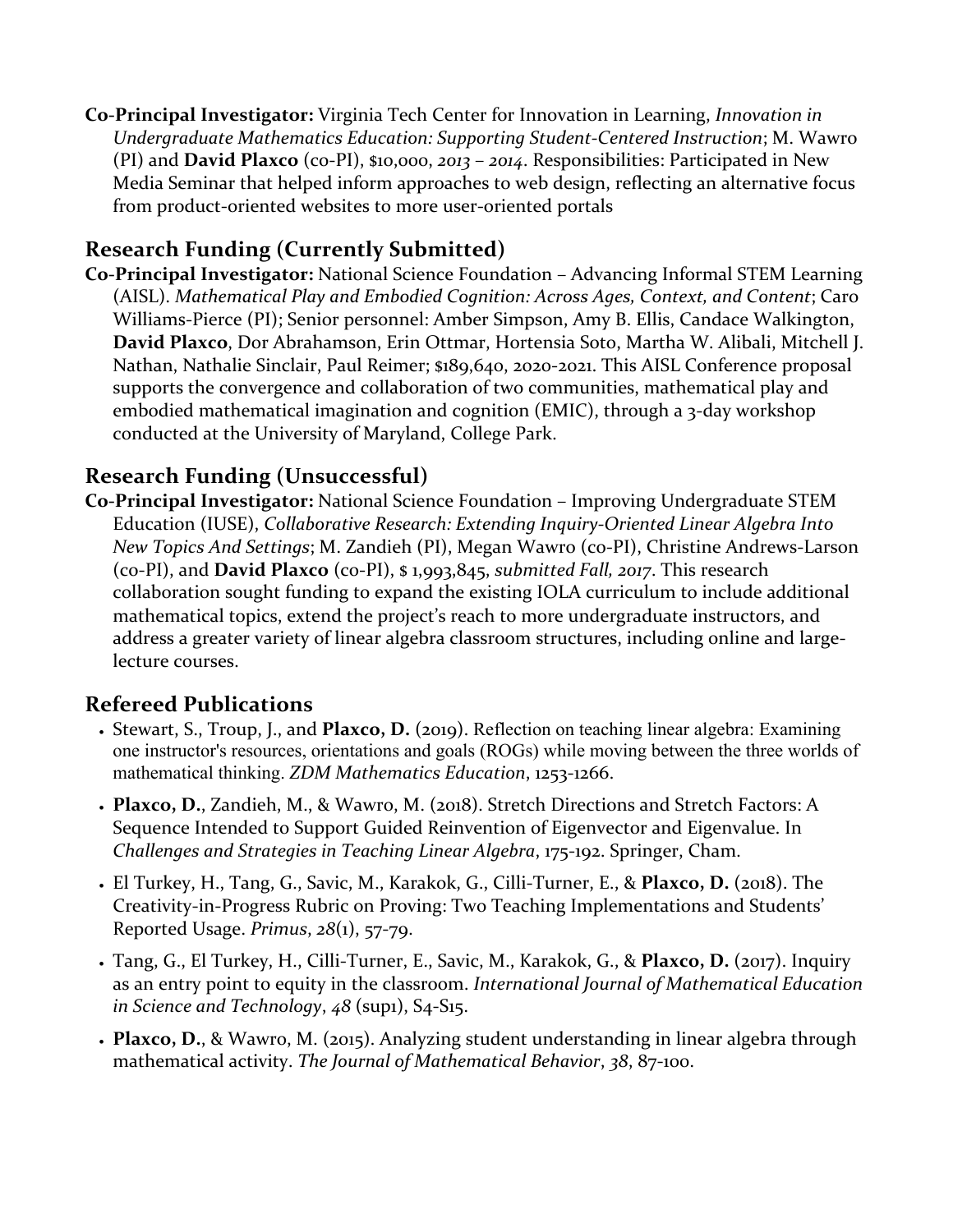### **Refereed Conference Proceedings**

- Mauntel, M., Levine, B., **Plaxco, D.**, & Zandieh, M. (2020). Get that basket! Deciphering student strategies in the linear algebra game *Vector Unknown*. *Proceedings of the 23rd Annual Conference on Research in Undergraduate Mathematics Education*. Boston, MA.
- Mauntel, M., Sipes, J., Zandieh, M., **Plaxco, D.**, & Levine, B. (2019, January). "Let's see" Students play *Vector Unknown*, an inquiry-oriented linear algebra digital game. *Proceedings of the 22nd Annual Conference on Research in Undergraduate Mathematics Education* (pp. 959-965). Oklahoma City, OK.
- Zandieh, M., Williams-Pierce, C., **Plaxco, D.**, & Amresh, A. (2018). Using Three Fields of Education Research to Frame the Development of Digital Games. *42nd Annual Conference of the International Group for the Psychology of Mathematics Education (vol. 4, pp. 459-466).* Umeå, Sweden.
- Zandieh, M., **Plaxco, D.**, Williams-Pierce, C., & Amresh, A. (2018). Drawing on Three Fields of Education Research to Frame the Development of Digital Games for Inquiry-Oriented Linear Algebra. *Proceedings of the Twentieth Annual Conference on Research in Undergraduate Mathematics Education* (pp. 1270-1279). San Diego, CA.
- Stewart, S., Troup, J., & **Plaxco, D**. (2018) Teaching Linear Algebra: Modeling One Instructor's Decisions to Move between the Worlds of Mathematical Thinking. *To be included in the Proceedings of the Twentieth Annual Conference on Research in Undergraduate Mathematics Education* (pp. 1014-1022). San Diego, CA.
- Wawro, M., Zandieh, M., & **Plaxco, D.** (2017). An Inquiry-Oriented Approach to a Guided Reinvention of Eigentheory. *Eleventh Southern Hemisphere Conference on the Teaching and Learning of Undergraduate Mathematics*. Gramado, Brazil.
- Savic, M., **Plaxco, D.**, & Wenger, M., Cilli-Turner, E., Tang, G., El Turkey, H., & Karakok, G. (2017). CxN: Investigating the creative proving process using neuroscience methods. *Proceedings of the Twentieth Annual Conference on Research in Undergraduate Mathematics Education* (pp. 879-885). San Diego, CA.
- Savic, M., El Turkey, H., Tang, G., Karakok, G., Cilli-Turner, E., **Plaxco, D.,** & Omar, M. (2017). Pedagogical practices for fostering mathematical creativity in proof-based courses: Three case studies. *Proceedings of the Twentieth Annual Conference on Research in Undergraduate Mathematics Education* (pp. 1418-1424). San Diego, CA.
- Tang, G., El Turkey, H., Cilli-Turner, E., Savic, M., **Plaxco, D.**, & Karakok, G. (2017). Inquiry as an access point to equity in the classroom. *Proceedings of the Twentieth Annual Conference on Research in Undergraduate Mathematics Education* (pp. 1098-1106). San Diego, CA.
- **Plaxco, D.** (2016). Re-claiming: One way in which conceptual understanding informs proving activity. *Proceedings of the Nineteenth Annual Conference on Research in Undergraduate Mathematics Education*, (pp. 383-396). Pittsburgh, PA.
- **Plaxco, D.** (2015). John's lemma: How one student's proof activity informed his understanding of inverse. *Proceedings of the Eighteenth Annual Conference on Research in Undergraduate Mathematics Education,* (pp. 889-895). Pittsburgh, PA.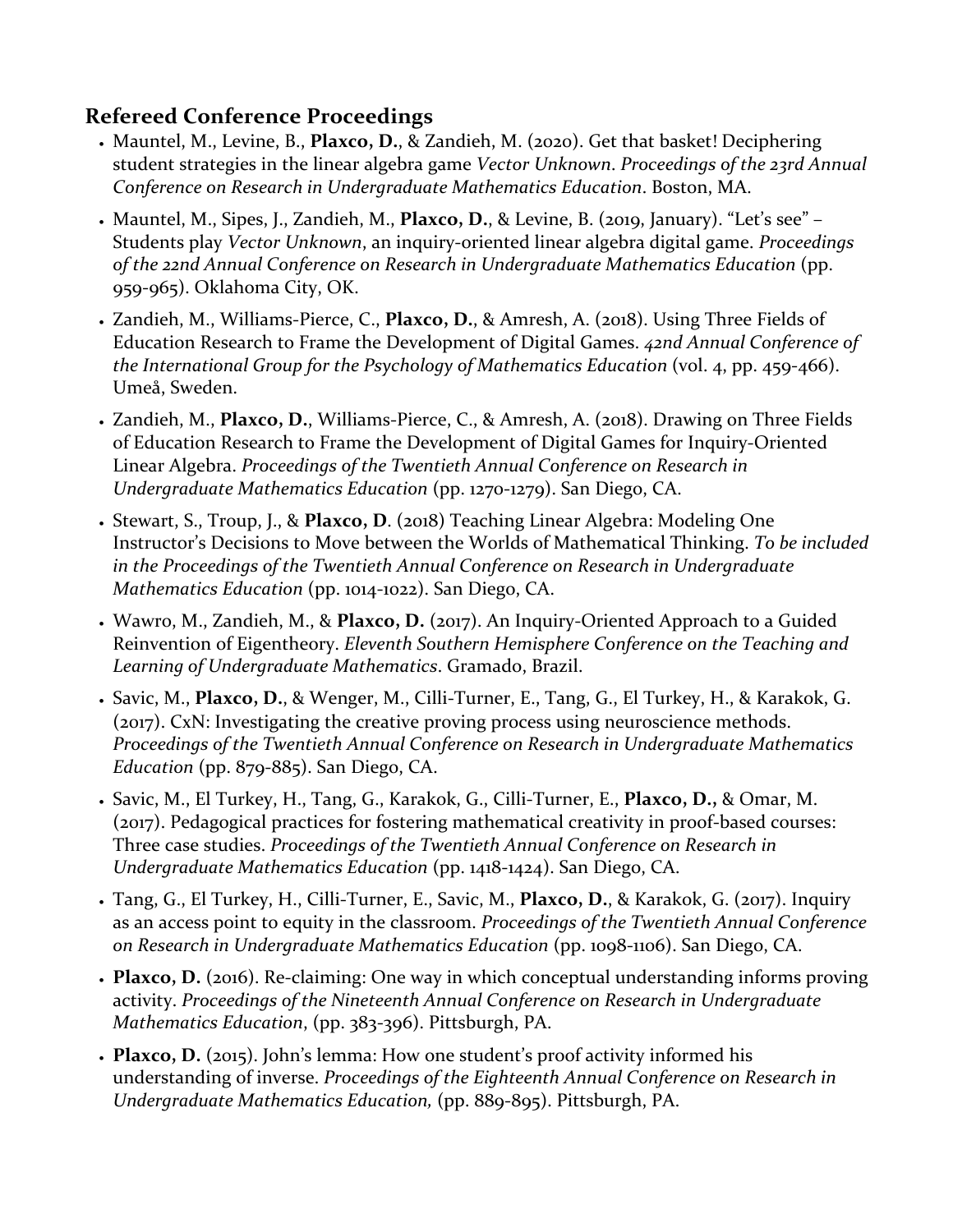- Zandieh, M., **Plaxco, D.**, Wawro, M., Rasmussen, C., Milbourne, H., & Czeranko, K. (2015). Extending multiple choice format to document student thinking. *To be included in the Proceedings of the Eighteenth Annual Conference on Research in Undergraduate Mathematics Education*, (pp. 1079-1085). Pittsburgh, PA.
- **Plaxco, D.**, Wawro, M., & Zeitsman, L. (2014). Student understanding of linear independence of functions. *To be included in the Proceedings of the Seventeenth Annual Conference on Research in Undergraduate Mathematics Education* (pp. 992-998). Denver, CO.
- Larson, C., Wawro, M., Zandieh, M., Rasmussen, C., **Plaxco, D.**, & Katherine Czeranko. (2014). Implementing inquiry-oriented instructional materials in undergraduate mathematics. *To be included in the Proceedings of the Seventeenth Annual Conference on Research in Undergraduate Mathematics Education* (pp. 797-802). Denver, CO.
- Wawro, M. & **Plaxco, D.** (2013). Utilizing Types of Mathematical Activities to Facilitate Characterizing Student Understanding of Span And Linear Independence. In S. Brown, G. Karakok, K. H. Roh, and M. Oehrtman (Eds.), *Proceedings of the Sixteenth Annual Conference on Research in Undergraduate Mathematics Education* (pp. 1-15). Denver, CO.
- **Plaxco, D.** (2012). Relationships between mathematical proof and definition. In L. R. Van Zoest, J. J. Lo, & J. L. Kratky (Eds.), *Proceedings of the 33rd annual meeting of the North American Chapter of the International Group for Psychology in Mathematics Education* (pp. 167-173). Kalamazoo, MI.
- **Plaxco, D.** (2011). The temporal conception: student difficulties defining probabilistic independence. In L. R. Wiest & T. Lamberg, (Eds.) *Proceedings of the 32nd annual meeting of the North American Chapter of the International Group for Psychology in Mathematics Education* (pp. 276-283). Reno, NV.

# **Articles In-Progress**

- **Plaxco, D.** & Milewski, A. (*anticipated submission: Dec. 2019*). Commutators and the Rubik's cube: A cubing primer for algebraists and an algebra primer for cubers. Targeted journal: College Mathematics Journal.
- Mauntel, M., Levine, B., **Plaxco, D.**, & Zandieh, M. (*anticipated submission: Jan.* 2020). Get that basket! Deciphering student strategies in the linear algebra game *Vector Unknown*. Targeted journal: Digital Experiences in Mathematics Education.
- Zandieh, M., **Plaxco, D.**, Williams-Pierce, C., & Amresh, A. (*anticipated submission: Feb 2020*). Using three fields of education research to frame the development of digital games. Targeted journal: For the Learning of Mathematics.
- **Plaxco, D.** (*anticipated submission: March 2020*). Re-claiming: One way in which conceptual understanding informs proving activity. Targeted journal: Educational Studies in Mathematics.
- **Plaxco, D.** & Wawro, M. (*anticipated submission: March 2020*). "Yeah, but what if you didn't have your table?" - A case study of teacher moves and their role in classroom argumentation. Chapter to be submitted for inclusion in a collection edited by Kosko, K., Staples, M., Conner, A., & Bieda, K.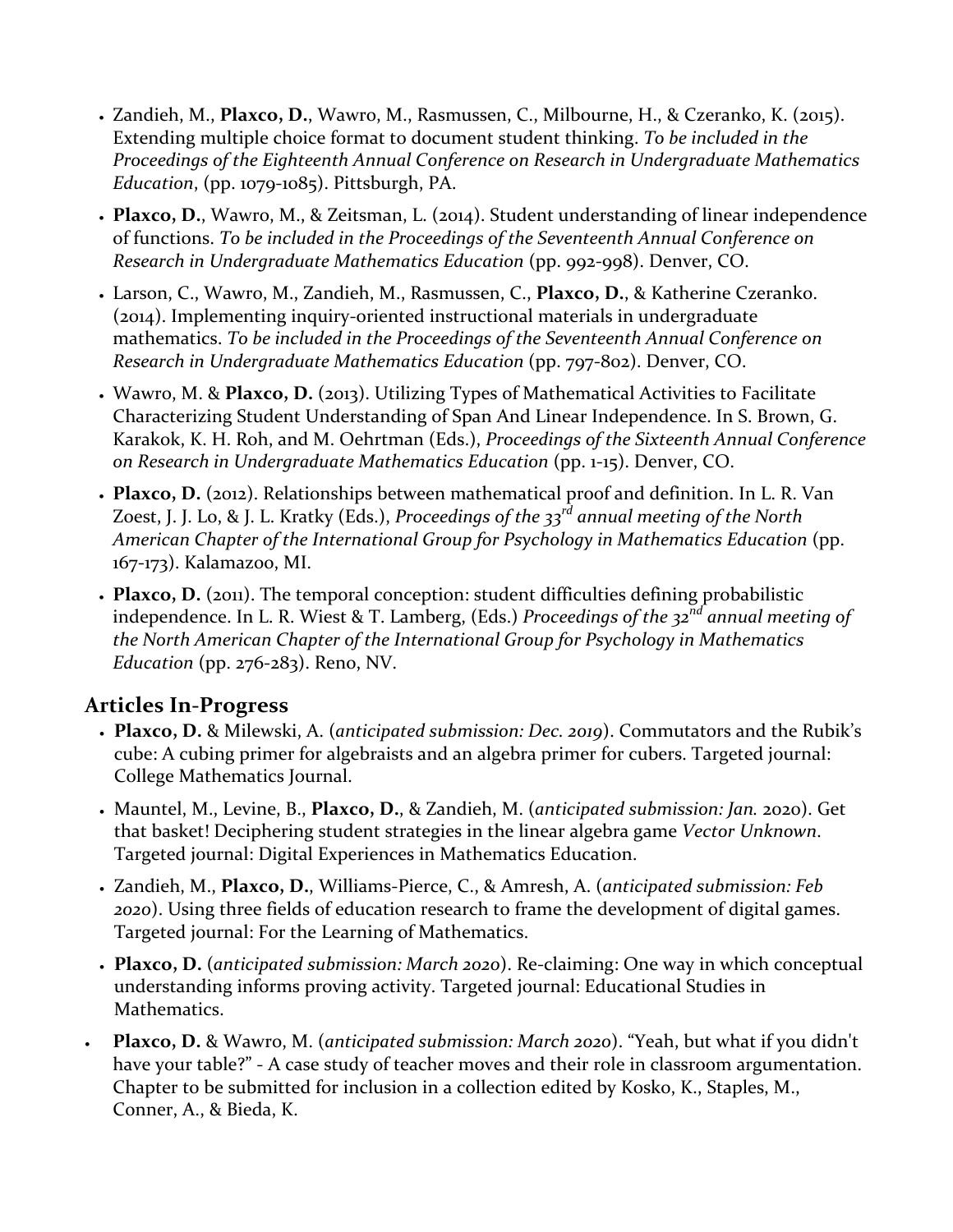#### **Invited Research Presentations**

- **Plaxco, D.** (2019, February) The Cubes Underscore Art project: Anatomy of a Rubik's Cube Algorithm. *Presentation for the Interdisciplinary Research Series at Arkansas Tech University.*
- **Plaxco, D.** (2015, November). Relating Proof and Conceptual Understanding of Identity and Inverse. *Presentation for the Oklahoma State University Mathematics Education Research Seminar.*
- **Plaxco, D.** (2015, September). Relating Understanding of Inverse and Identity to Engagement in Proof in Abstract Algebra. *Presentation at the Oklahoma Research in Undergraduate Mathematics Education Conference*.
- Wawro, M., & **Plaxco, D.**, (2014, January). *Utilizing types of mathematical activities to facilitate characterizing student understanding of span and linear independence*. Presented at Joint Mathematics Meetings of the Mathematical Association of America and American Mathematical Society, Baltimore, MD.
- **Plaxco, D.** (2013, September). *Exploring Students' Understanding of Linear Independence of Functions with the Process/Object Pairs Framework.* For the Virginia Tech Student Chapter of the Society of Industrial and Applied Mathematics. Blacksburg, VA.

### **Research Presentations**

- Williams-Pierce, C., **Plaxco, D.**, Reimer, P.N., Simpson, A., Orrill, C.H., Burke, J.P., Sinclair, N., Guyevskey, V., Ellis, A.B., & Dogan, M.F. (2019, November). Mathematical play: Across ages, context, and content. Proceedings of the 41st annual meeting of the North American Chapter of the International Group for the Psychology of Mathematics Education. St. Louis, MO.
- **Plaxco, D.** (2019, August) Cubes Underscore Art: Alternative Solutions on the *n*x*n*x*n* Rubik's Cube. Moves Conference, New York, NY*.*
- **Plaxco, D**. and Zandieh, M. (2019, January) Simulation-Based Inquiry-Oriented Linear Algebra. Presented at Joint Mathematics Meetings of the Mathematical Association of America and American Mathematical Society, Baltimore, MD.
- **Plaxco, D.** (2019, January) The Cubes Underscore Art project: Producing patterns on nxnxn versions of twisty puzzles like the Rubik's cube. Presented at Joint Mathematics Meetings of the Mathematical Association of America and American Mathematical Society, Baltimore, MD.
- Williams-Pierce, C., **Plaxco, D.**, Reimer, P.N., Ellis, A.B., & Dogan, M.F. (2018, November). Mathematical play: Across age, context, and content. In T. E. Hodges, G. J. Roy, & A. M. Tyminski, (Eds.), Proceedings of the 40th annual meeting of the North American Chapter of the International Group for the Psychology of Mathematics Education (pp. 1507-1514). Greenville, SC.
- **Plaxco, D. (**2018, March**)** A Primer on Research in Undergraduate Mathematics Education with Examples from the 2018 RUME Conference. *Clayton State University Brown Bag Lunch Lecture Series*.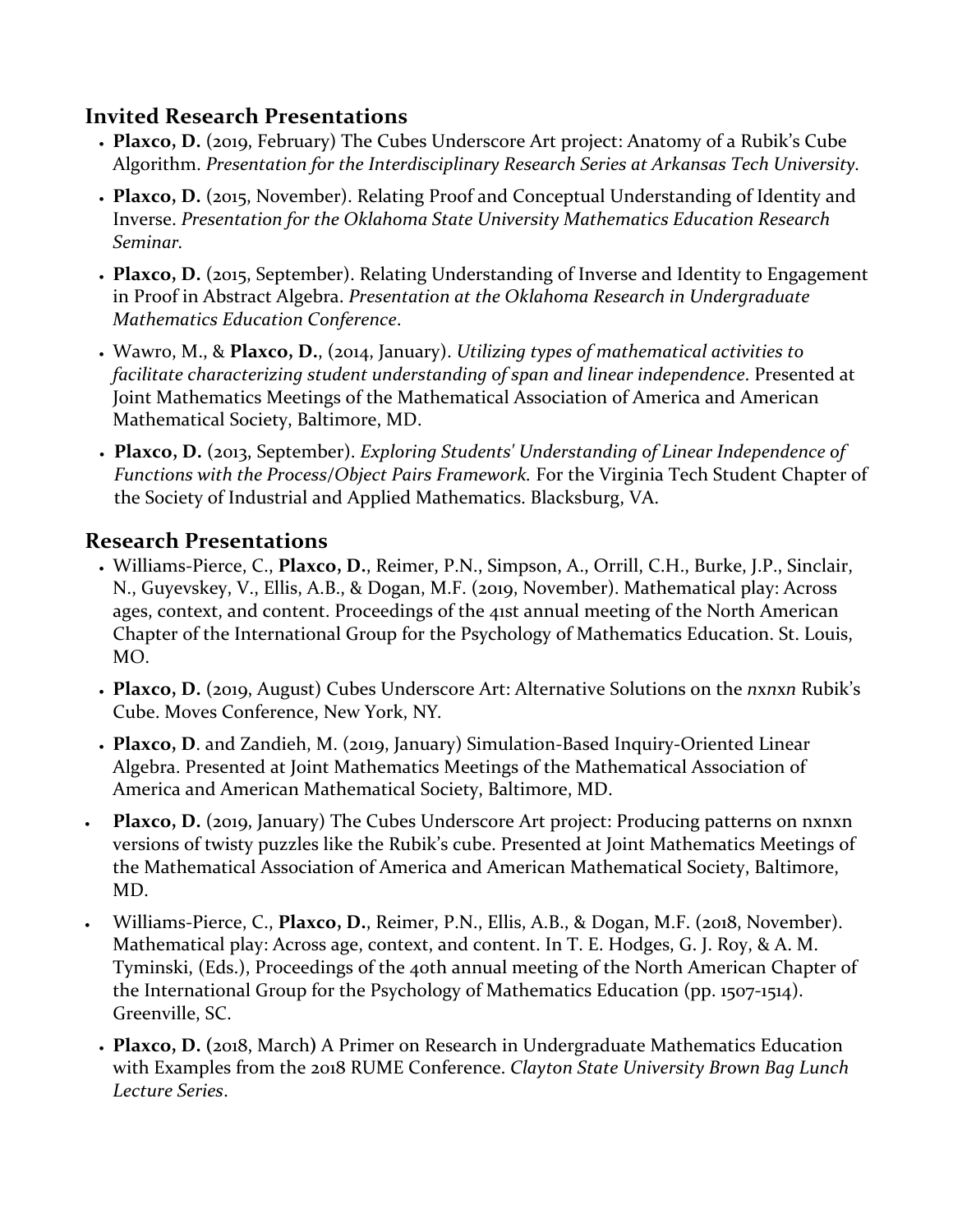- **Plaxco, D.** (2016, February). Re-claiming during proof production. *Presented at the Nineteenth Annual Conference on Research in Undergraduate Mathematics Education*.
- **Plaxco, D.** and Savic, M. (2016, February) Communicative Artifacts of Proof: Transitions from Ascertaining to Persuading. *Poster to be presented at the Nineteenth Annual Conference on Research in Undergraduate Mathematics Education*.
- **Plaxco, D.** (2015, January). John's lemma: How one student's proof activity informed his understanding of inverse. Presented at Joint Mathematics Meetings of the Mathematical Association of America and American Mathematical Society, San Antonio, TX.
- **Plaxco, D.** (2015, January). Reverse Cayley graphs: Imposing group structure on the platonic solids. Presented at Joint Mathematics Meetings of the Mathematical Association of America and American Mathematical Society, San Antonio, TX.
- Wawro, M., Zandieh, M., & **Plaxco, D.** (2015, January). An instructional sequence for change of basis and Eigentheory. Presented at Joint Mathematics Meetings of the Mathematical Association of America and American Mathematical Society, San Antonio, TX.
- Zandieh, M., Wawro, M., & **Plaxco, D.** (2015, January). Inquiry-Oriented Linear Algebra (IOLA): An RME-based instructional sequence for change of basis and Eigentheory*.* Presented at Joint Mathematics Meetings of the Mathematical Association of America and American Mathematical Society, San Antonio, TX.
- Wawro, M., Zandieh, M., Rasmussen, C., Larson, C., **Plaxco, D.**, & Katherine Czeranko. (2014, February). Developing Inquiry Oriented Instructional Materials For Linear Algebra (DIOIMLA): Overview Of The Research Project. Poster presented at the Seventeenth Conference on Research in Undergraduate Mathematics Education (SIGMAA-RUME), Denver, CO.
- Wawro, M., Zandieh, M., Rasmussen, C., Larson, C., **Plaxco, D.**, & Katherine Czeranko. (2014, January). Developing Inquiry Oriented Instructional Materials For Linear Algebra (DIOIMLA): Overview Of The Research Project. Poster presented at Joint Mathematics Meetings of the Mathematical Association of America and American Mathematical Society, Baltimore, MD.
- **Plaxco, D.**, Wawro, M. (2013, November). Characterizing Student Conceptions of Span and Linear Independence Through Mathematical Activity: The Case of Joe. Poster presented at the  $34<sup>th</sup>$  annual meeting North American Chapter of the International Group for Psychology in Mathematics Education. Chicago, IL.
- **Plaxco, D.** (2012, June). Design research: paper folding to elicit mathematical necessity. Poster presented at the Second Conference on Transforming Research in Undergraduate STEM Education (TRUSE), St. Paul, MN.
- Norton, A., Arvold, B., & **Plaxco, D.** (2012, May). Virginia Teach to Virginia Teacher. Poster presented at Seventh Annual National Science Foundation Robert Noyce Teacher Scholarship Program Conference, Washington, DC.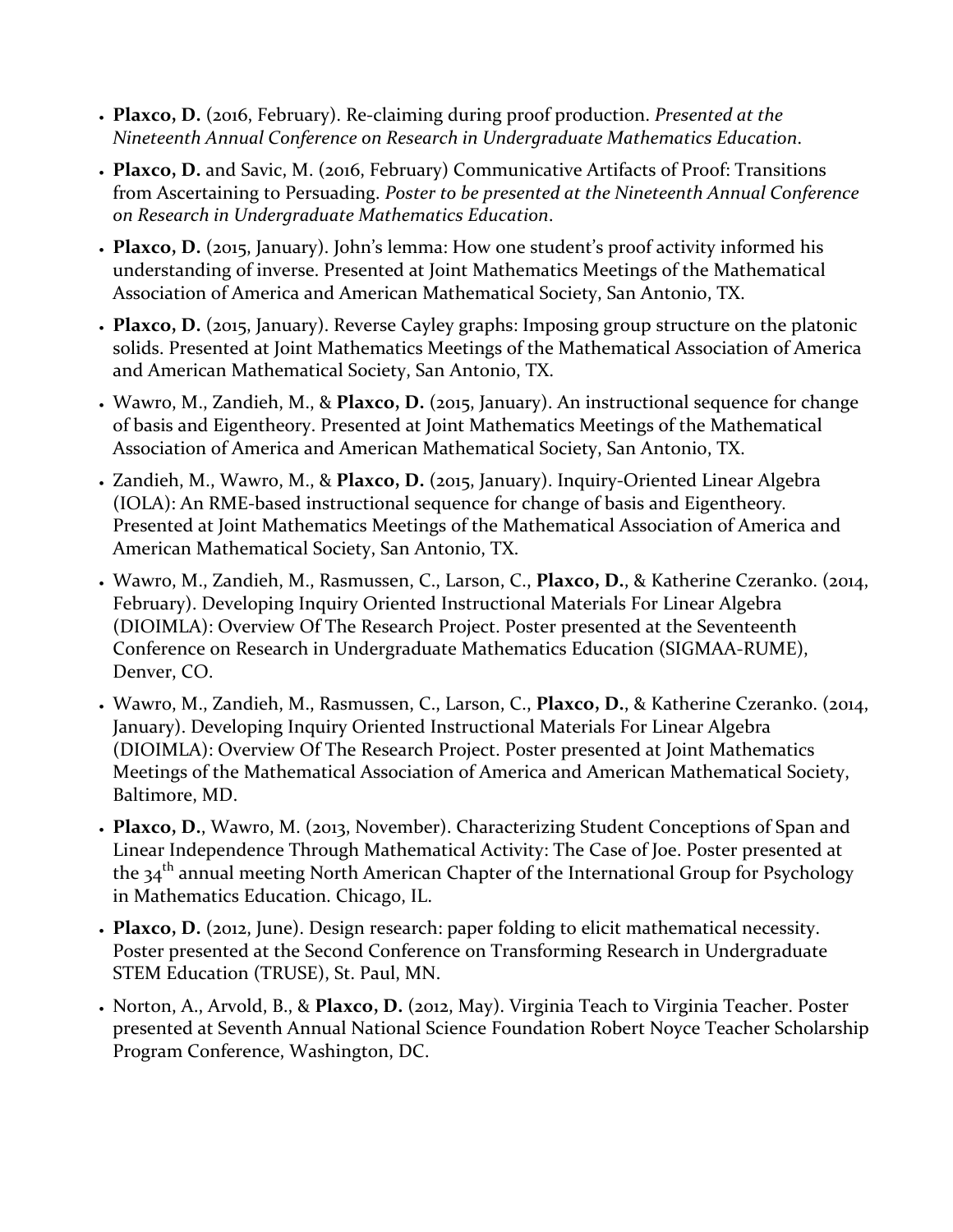• **Plaxco, D.** (2012, March). Special Case Paper Folding: How Do I Construct a Similar Rectangle? Presented at the Virginia Council of Teachers of Mathematics Annual Conference, Roanoke, VA.

### **Research Experience**

- **Collaborator:** Mathematical Play Group. Collaborators: C. Williams-Pierce, P. Reimer, A. Ellis, F. M. Dogan, A. Simpson, C. Orrill, J. Burke, N. Sinclair, and V. Guyevskey. *Unfunded at time of collaboration, Spring 2018 – Present*.
- **Collaborator:** Cubes Underscore Art and other Intersections with the Rubik's Cube. Collaborators: A. Milewski, and S. Weaver. *Unfunded at time of collaboration, Spring 2019 – Present*.
- **Collaborator:** Instructional Decisions of the Working Mathematician. Collaborators: S. Stewart and J. Troup. *Unfunded at time of collaboration, Fall 2015 – Present*.
- **Collaborator:** Creativity Research Group. Collaborators: G. Karakök, E. Cilli-Turner, H. El Turkey, M. Omar, M. Savic, G. Tang, and E. Hancock. *Unfunded at time of collaboration, Fall 2015 – Spring 2017.*
- **Research Assistant:** National Science Foundation Transforming Undergraduate Education in STEM, *Collaborative Research: Developing Inquiry-Oriented Instructional Materials for Linear Algebra* (DUE-1245673, 1245796, and 1246083), M. Wawro (PI), M. Zandieh and C. Rasmussen (co-PIs), \$179,949, *Summer*, *Fall 2013*; *Summer 2014*. Responsibilities: Worked with team members to: develop Inquiry-Oriented Linear Algebra (IOLA) curriculum materials, develop and implement Linear Algebra assessment tool, collect classroom and instructor interview data, and develop IOLA web portal (iola.math.vt.edu)
- **Research Assistant:** Megan Wawro, Virginia Tech (Fall 2012; Spring 2013) Responsibilities: Collected, organized, and analyzed data with undergraduate Linear Algebra students
- **Research Assistant:** National Science Foundation Robert Noyce Teacher Scholarship Program, *Virginia Tech: Serving Mathematics Students in Need* (DUE-0832992) A. Norton (PI), J. Wilkins, B. Kreye, C. Ulrich, and M. Wawro (co-PIs), \$890,307, *Spring*, *Fall 2010*; *Spring*, *Fall 2011; Spring 2012*. Responsibilities: Mentored undergraduate and master's scholars, organized and administrated Virginia Tech mathematics education website, and organized research and student meetings

# **Teaching Experience**

**Assistant Professor:** Clayton State University, Fall 2017 – Present

- MATH 0998: Support for Mathematical Modeling, Fall 2018
- MATH 0999: Support for College Algebra, Summer 2018
- MATH 1101: Mathematical Modeling, Fall 2018
- MATH 1111: College Algebra, Summer 2018
- MATH 1112: Trigonometry & Analytic Geometry, Fall 2017 (2 sections)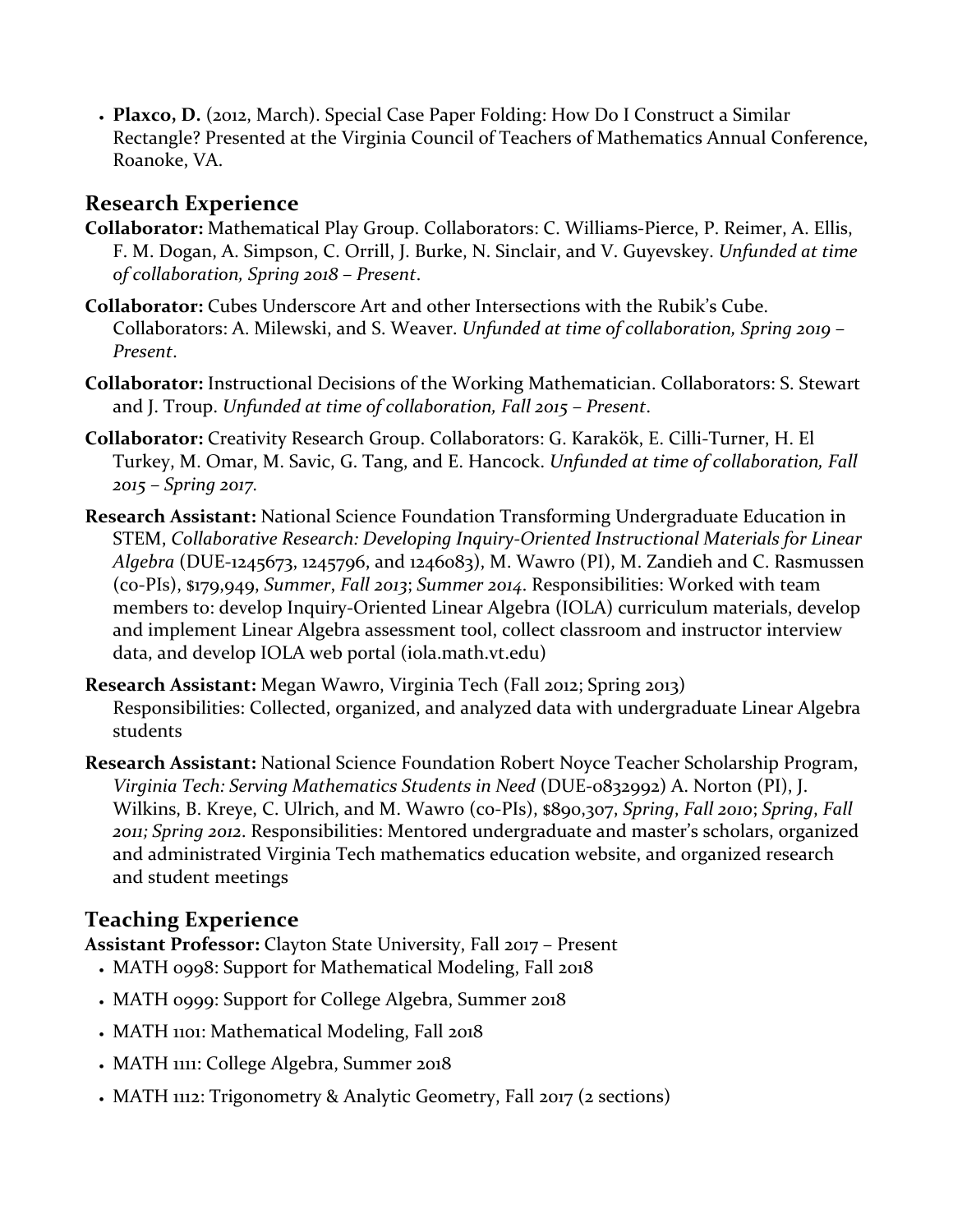- MATH 1501: Calculus I, Fall 2019
- MATH 2010: Number Concepts and Relations for Middle Grades Education, Spring 2018, Spring 2019
- MATH 2140: Introductory Linear Algebra, Spring 2018, Fall 2018, Spring 2019 (2 sections), Fall 2019
- MATH 3010: Concepts of Algebra for Middle Grades Education, Fall 2017, Fall 2018, Fall 2019
- MATH 4010: Problem Solving for Middle Grades Education, Fall 2017, Fall 2019
- EDUC 4712: Middle Grades Internship, Spring 2018 (3 PSTs), Spring 2019 (2 PSTs)
- MAED 6400: Directed Research in Mathematics Education, Fall 2018

#### **Postdoctoral Faculty Member:** University of Oklahoma, Fall 2015 – Spring 2017

• MATH 3333: Linear Algebra, Fall 2015 (2 sections), Spring 2016, Fall 2016 (2 sections), Spring 2017

#### **Graduate Teaching Assistant:** Virginia Tech Mathematics Department, Fall 2009 – Spring 2015

- MATH 1206: Integral Calculus for Science and Mathematics Majors, Fall 2014
- MATH 1224: Vector Geometry, Summer 2011; Recitation Instructor, Fall 2009, Spring 2010
- MATH 2015: Calculus II with Trigonometry, Spring 2014
- MATH 2644: Math Tutoring for Preservice Teachers, Fall 2010, Fall 2011, Fall 2014
- MATH 3624: Early Teaching Experience for Preservice Teachers, Spring 2011, Spring 2012, Spring 2015

#### **Middle Grades Teacher:** Muscle Shoals Middle School, Fall 2007 – Spring 2009

- Advanced Mathematics for Eighth Grade
- Pre-Algebra for Eighth Grade
- Eighth Grade Math Team Coach and Supervisor

### **Mentoring Experience**

- Rayvon Melendez, Fall 2018 Spring 2019. Independent Study in Mathematics Education Research, *Investigating Race-Based Factors in Calculus Students' Persistence at Clayton State University*
- Rachel Reid, Fall 2018 present. M.A. in Liberal Studies Research project, *Using Base Prime as a Non-Standard Number System with Pre-Service Teachers*
- Grace Buckman, (Fall 2016 Spring 2017) Independent Study in Statistics Research, *A Study of the Historical Development of Modern Model Selection*

### **Service Activities**

#### *Service to Department and University*

- Clayton State University Give for Dreams Organizing Committee, Fall 2019 present
- Clayton State University College of Information and Mathematical Sciences Student Awards Committee – Chair, Fall 2019 – Spring 2020